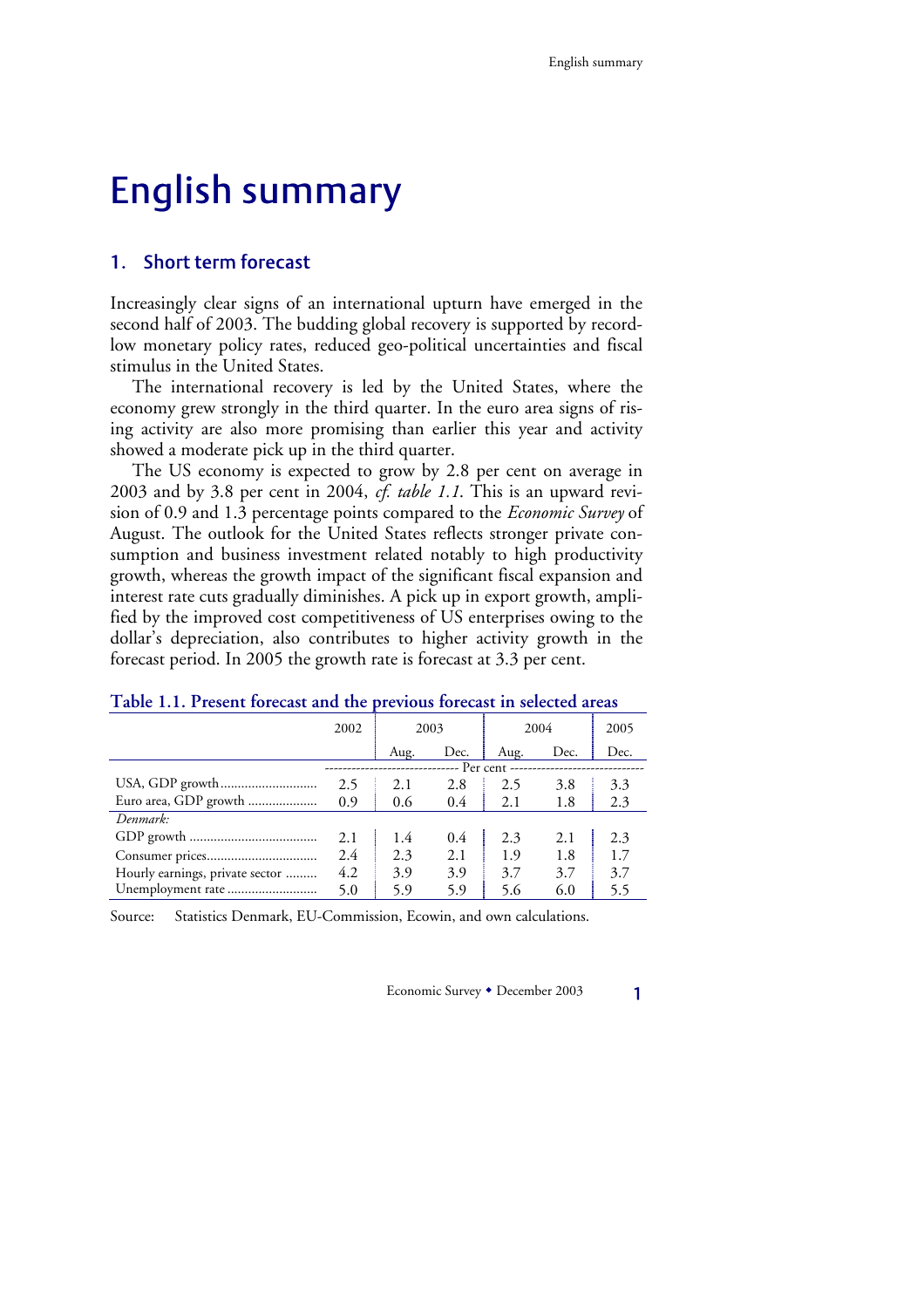In spite of emerging signs of a recovery in the euro area, structural problems in both labour and product markets combined with low productivity growth continue to constrain actual and potential growth. The appreciation of the euro vis-à-vis the dollar has lowered the competitiveness of European companies, which dampens net exports. This year, GDP growth is therefore expected to stay low at around  $\frac{1}{2}$  per cent.

It seems likely that the uncertainty concerning future fiscal measures generated by the large public deficits in Germany and France has weakened private consumption and investment in those countries. In that case, and allowing for a possible impact on interest rates, the forthcoming fiscal consolidation in these countries may have a less negative effect on GDPgrowth than under normal circumstances.

The growth rate in the euro area is expected to gradually rise to 1.8 per cent and 2.3 per cent in 2004 and 2005, respectively. Low interest rates and falling import prices should boost private consumption. As domestic and foreign demand recovers investment growth is also expected to pick up.

The risks in the international economy are still centred around the apparent savings-investment imbalances of the United States. A further large depreciation of the dollar vis-à-vis the euro could weaken the growth prospects for the euro area, but also allow for lower interest rates than otherwise.

The current meagre growth in the euro area has had a negative impact on the Danish economy. In Denmark, real GDP growth is expected to be 0.4 per cent in 2003, *cf. figure 1.1a*. The estimate of GDP-growth for 2003, which incorporates national accounts data up until the second quarter of 2003<sup>1</sup>, has been revised downward by 1.0 percentage points compared to the *Economic Survey, August 2003*. This is mainly due to a downward revision of growth in exports and fixed business investments. The forecast still foresees a moderate recovery in the last part of 2003 that gradually gathers force in the course of 2004.

Growth in 2004 is forecast at 2.1 per cent. Compared to the last survey this is a downward revision of 0.2 percentage points. The accelerating GDP growth is supported by fiscal stimulus from the income tax reductions as of January 2004 and the government's initiative to bring forward public investments. GDP growth is furthermore supported by low inter-

2 Economic Survey • December 2003

 $\overline{a}$ 

<sup>&</sup>lt;sup>1</sup> Recently released National Accounts data for the third quarter point to a further weakening in GDP due to falling exports and stocks. Private consumption and investments, however, showed a strong recovery.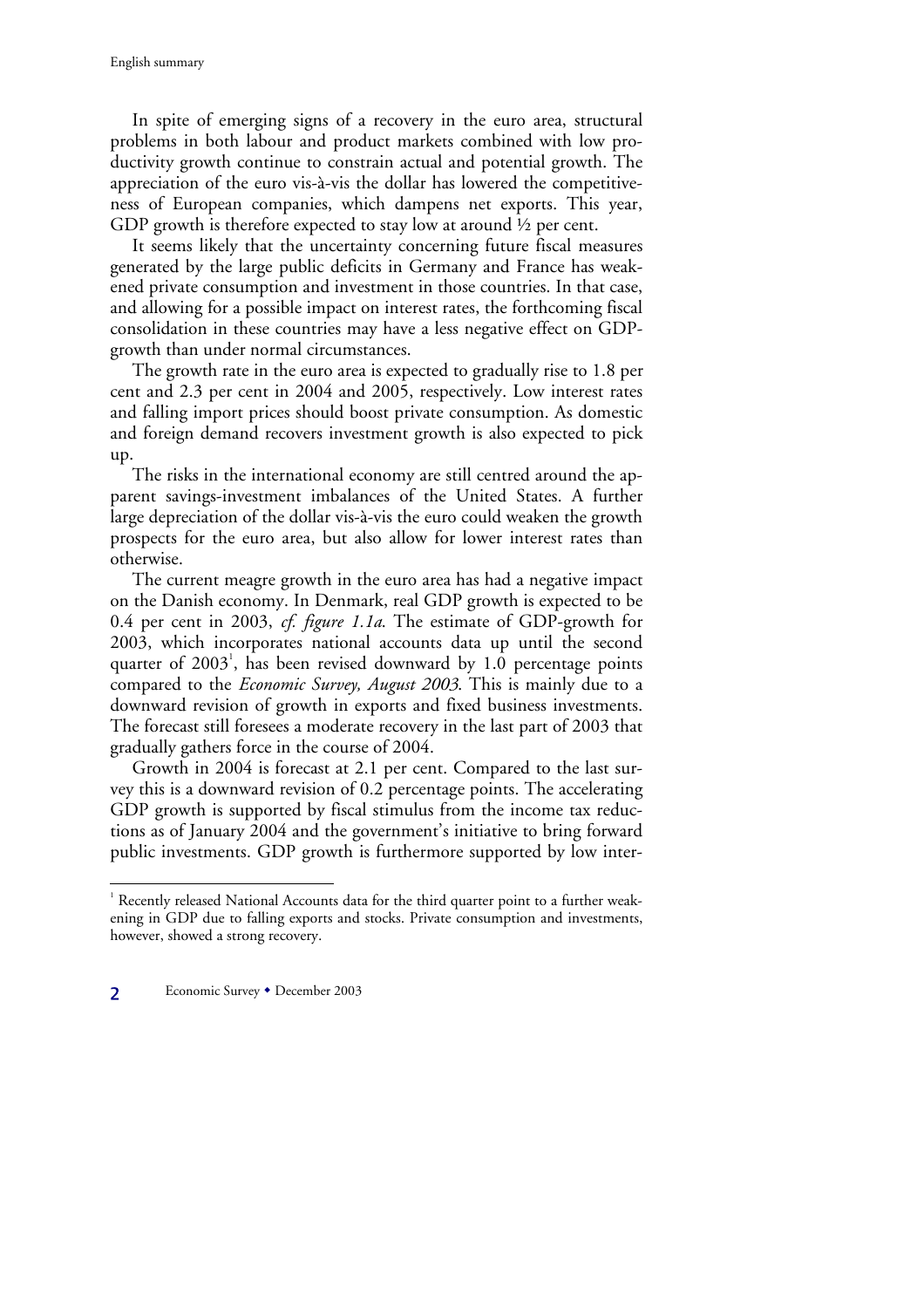est rates and the expected improvement in foreign demand. The recovery in 2004 is mainly driven by private consumption. High private sector savings gives households substantial leeway for increasing their spending.

As investment and exports gradually pick up the GDP growth rate is expected to increase to 2.3 per cent in 2005. Private consumption is also expected to continue to be a main contributor to activity growth in 2005.





Source: ADAM's databank, EU-Commission, and own calculations.

Unemployment, which has continued to rise in the last few months, is expected to peak in the beginning of 2004 followed by a fall during the year reflecting higher growth. The acceleration in both GDP and employment will further reduce unemployment in 2005.

In 2003 unemployment is expected to be above the estimated structural level, implying that labour market pressures have eased. In 2004 and 2005 labour market pressures may intensify again as unemployment moves rather close to its estimated structural level.

#### **Domestic demand**

Real disposable income of households is expected to increase by around 1½ per cent in 2003, 3¼ per cent in 2004 and 2¼ per cent in 2005. The large increase in real disposable income in 2004 is mainly due to the tax cuts on labour income and the expected increase in employment.

Private consumption is expected to increase by 1.2 per cent annually in 2003, 3.0 per cent in 2004 and by 2.5 per cent in 2005. Private consumption thereby contributes significantly to domestic demand in the forecast period, *cf. table 1.3*. Vehicle purchases are set to fall by 17 per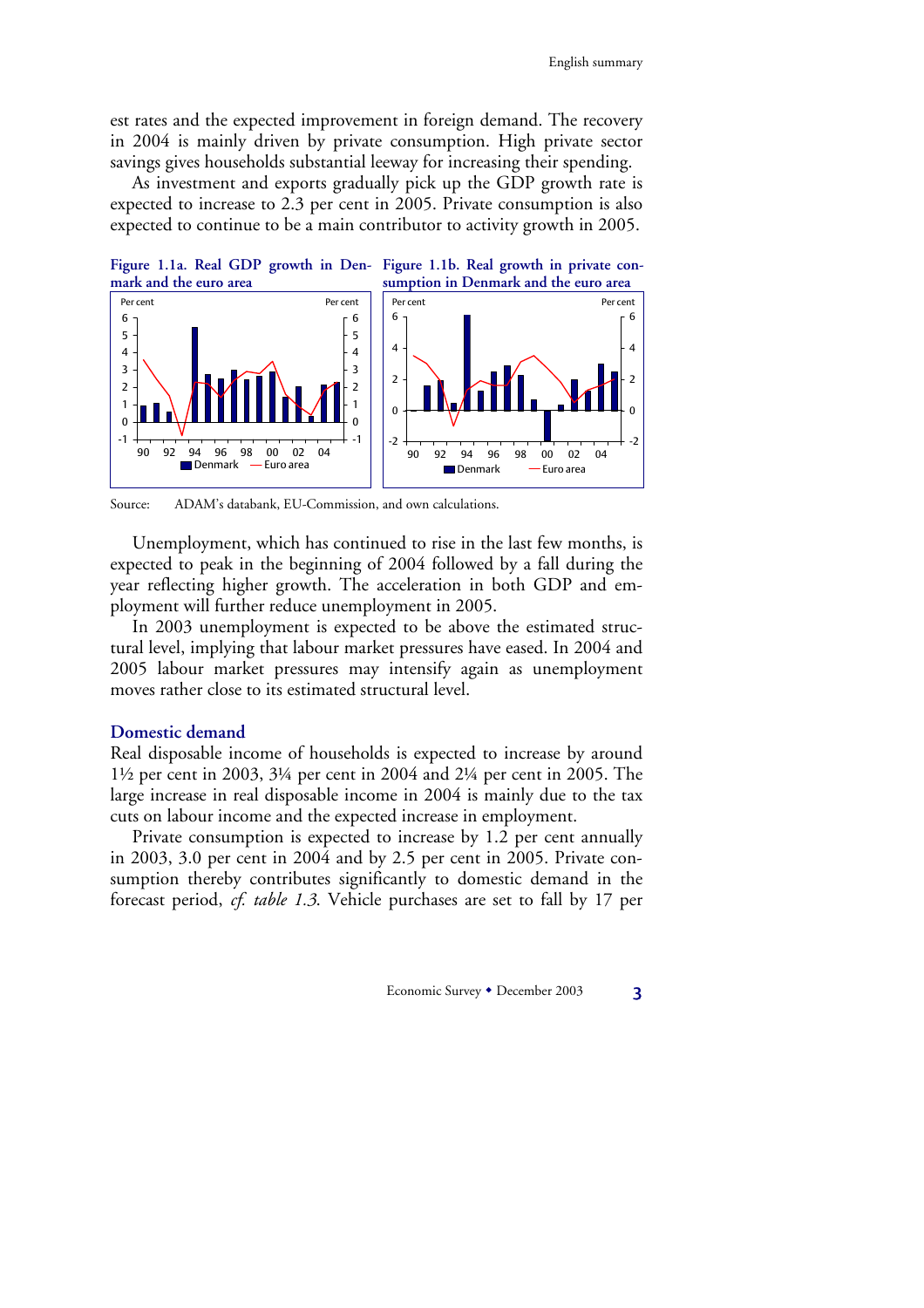cent in 2003 on average, but they have recently rebounded strongly and are projected to grow by 17 per cent in 2004 and 5 per cent in 2005.

Compared to the survey from August the growth rate of private consumption in 2003 is reduced by 0.1 percentage points, while it is unchanged in 2004.

The relatively strong growth in private consumption in 2004 is supported by the income tax cuts, a healthy savings position in the private sector, low interest rates and the impact of new flexible borrowing opportunities for house owners. The financial position of Danish households is fairly solid with total private savings and financial wealth at relatively high levels relative to GDP.

| $\bullet$                              |                  |         |        |         |      |                                                |
|----------------------------------------|------------------|---------|--------|---------|------|------------------------------------------------|
| 2002                                   | 2000             | 2001    | 2002   | 2003    | 2004 | 2005                                           |
| Bill. Dkr.                             |                  |         |        |         |      |                                                |
| 653.9                                  | $-1.9$           | 0.4     | 1.9    | 1.2     | 3.0  | 2.5                                            |
| 358.7<br>Public consumption            | 1.1              | 2.1     | 2.1    | 0.1     | 0.7  | 0.5                                            |
| 24.2                                   | 5.6              | 13.3    | $-3.1$ | $-2.9$  | 3.2  | 2.0                                            |
| 54.8<br>Residential construction       | 9.9              | $-14.2$ | 6.6    | 8.5     | 2.5  | $-0.5$                                         |
| Fixed business investment<br>189.9     | 8.5              | 4.8     | $-0.7$ | $-3.1$  | 1.0  | 3.1                                            |
| 2.8                                    | 0.6              | $-0.3$  | $-0.3$ | 0.4     | 0.0  | 0.0                                            |
| Total domestic demand<br>1284.2        | 1.9              | 0.9     | 1.2    | 0.8     | 2.0  | 2.0                                            |
| Exports of goods and services<br>613.3 | 13.0             | 3.0     | 5.8    | $-0.4$  | 3.9  | 4.6                                            |
| 300.6                                  | 11.1             | 1.6     | 5.5    | $-2.0$  | 5.0  | 5.3                                            |
| Imports of goods and services<br>532.3 | 11.3             | 1.9     | 4.2    | 0.6     | 3.8  | 4.1                                            |
| 386.3                                  | 9.0              | 0.5     | 3.9    | 0.4     | 4.0  | 3.9                                            |
| 1365.2                                 | 2.9              | 1.4     | 2.1    | $0.4\,$ | 2.1  | 2.3                                            |
| 1167.8                                 | 3.5              | 1.7     | 2.1    | 0.6     | 1.9  | 2.4                                            |
|                                        |                  |         |        |         |      |                                                |
| 780.3                                  | 4.9              | 2.8     | 0.7    | 0.5     | 2.0  | 2.7                                            |
| GDP per capita (1.000 Dkr.)<br>253.9   | 2.6              | 1.1     | 1.7    | 0.1     | 2.0  | 2.2                                            |
|                                        | Stock building " |         |        |         |      | -------- Percentage changes from previous year |

#### **Table 1.3. Use and supply of goods and services**

1) The percentages indicate the volume changes in stock building in per cent of volume GDP in the preceding year, both in 1995-prices.

Source: Statistics Denmark and own calculations.

Growth in real public consumption is assumed to be 0.7 and 0.5 per cent in 2004 and 2005 in line with the medium term strategy. In 2003 the growth rate is assumed at 0.1 per cent provided that central and local government expenditures are kept in line with budgets. Public investment is estimated to decline by 2.9 per cent in 2003. In 2004 public investments is expected to increase by 3.2 per cent and 2.0 per cent, respectively.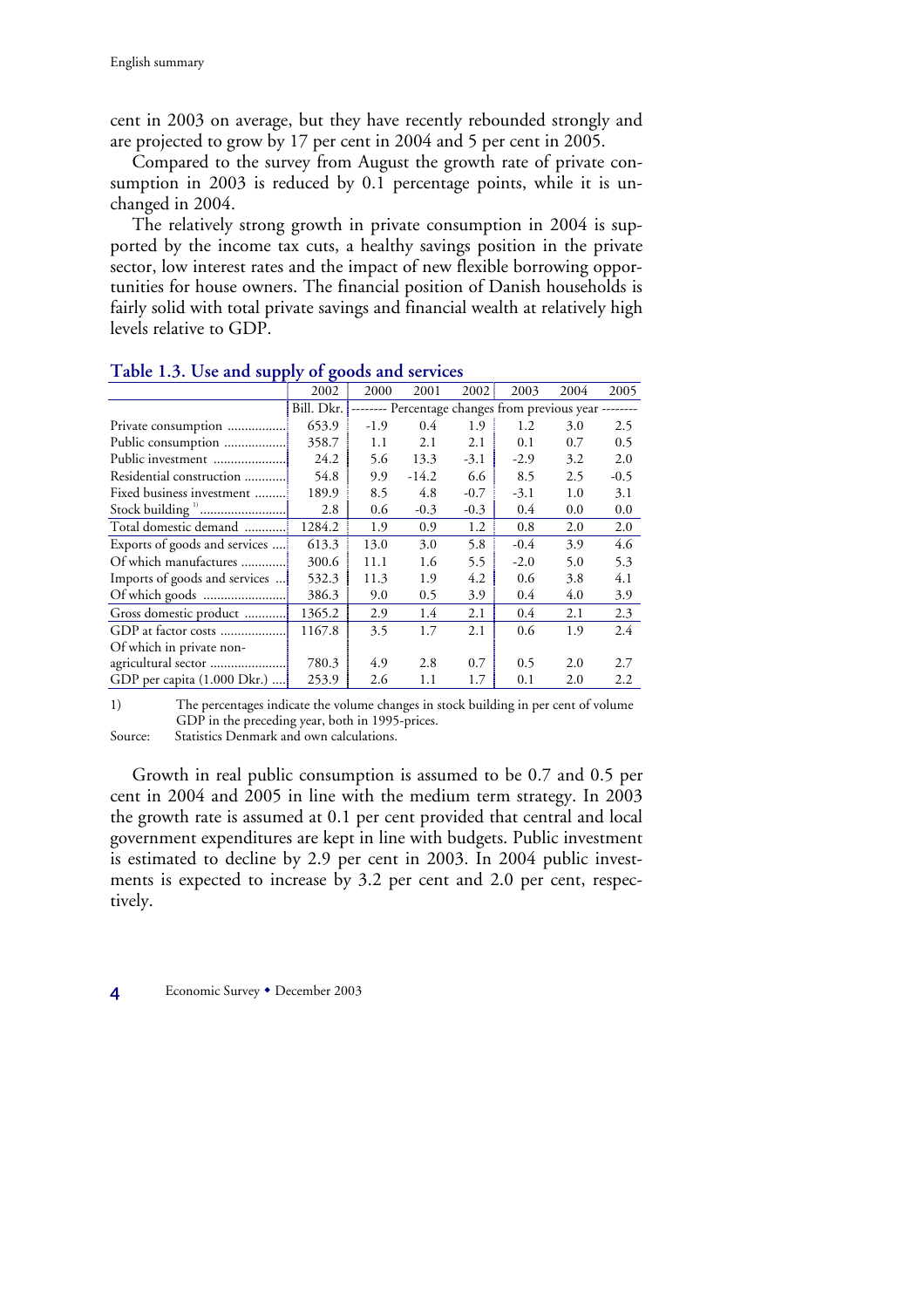The price of owner-occupied single-family homes is expected to increase by 2.0 and 1.5 per cent in 2004 and 2005, respectively, following an increase of 3.5 per cent in 2003. Real estate prices have risen more than consumer prices due, in part, to the fall in interest rates in 2003. The expected slowdown in property prices in 2004 and 2005 partly reflects the assumed rise in interest rates in the years ahead.

Residential investments are expected to rise by 8.5 and 2.5 per cent in 2003 and 2004, respectively. The rise in residential investment growth follows from low interest rates and higher real disposable incomes. A number of political initiatives bringing forward investments in municipal housing projects from 2004 to 2003 as well as the construction of private dwellings contribute to a higher expected growth rate of residential investments in 2003. Following the high level in 2003 and 2004, residential investment is expected to decrease by 0.5 per cent in 2005.

Business investments are set to fall by 3.1 per cent in 2003. With growth rates of 1.0 and 3.1 per cent in 2004 and 2005, respectively, business investments are expected to recover in the following years. The fall in business investments in 2003 partly reflects the deterioration in the international economy and possibly the geo-political uncertainties in the first half of 2003. As economic activity gathers momentum, business investments are expected to rise in 2004 and gain further strength in 2005 due to higher growth in domestic and foreign demand.





Source: ADAM's databank, EU-Commission, and own calculations.

Following a decrease in inventory investments of 0.3 per cent of GDP in 2002, inventory changes are expected to be positive in 2003, contributing around 0.4 percentage points to GDP growth. In 2004 and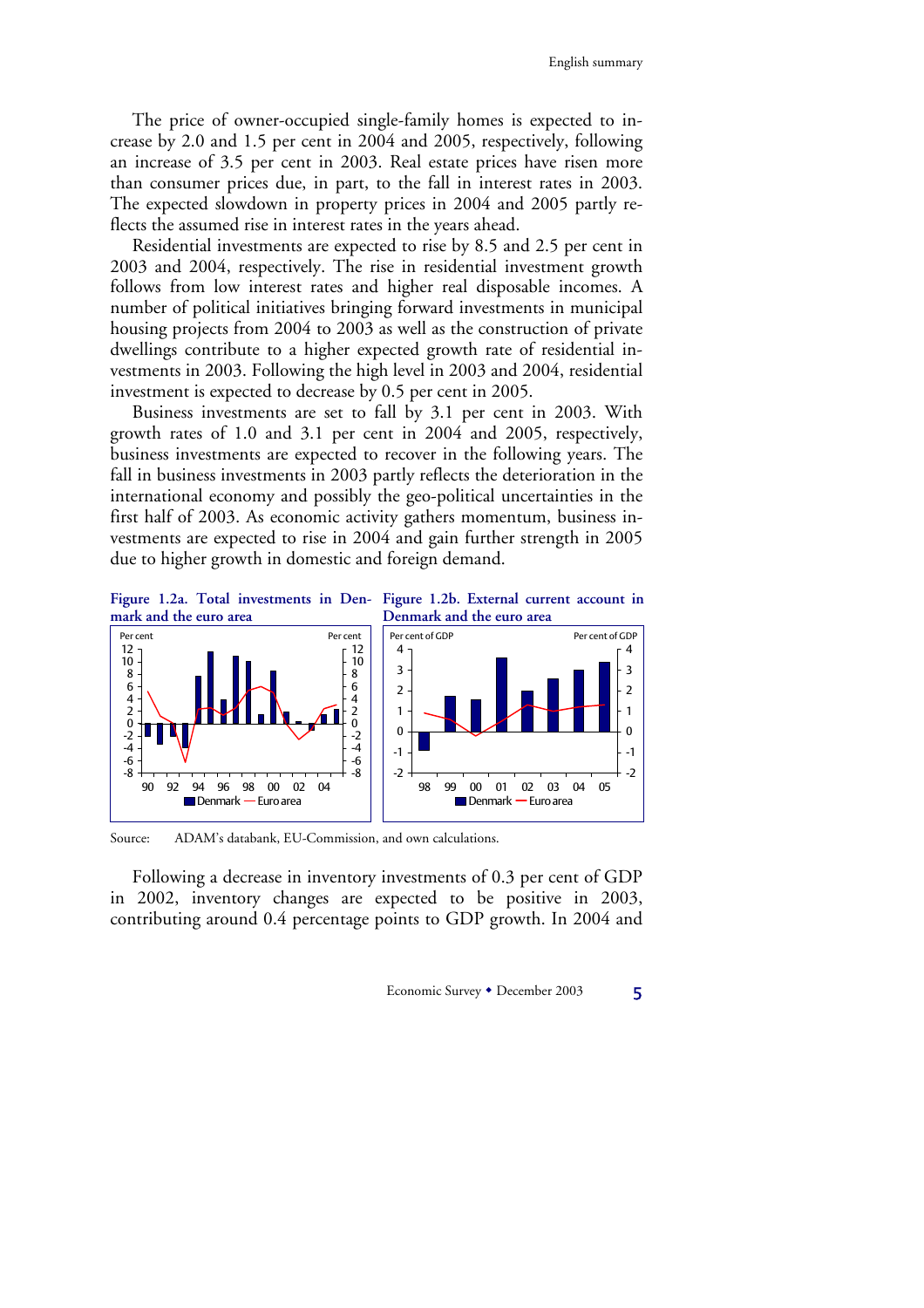uting around 0.4 percentage points to GDP growth. In 2004 and 2005 no contribution from inventory changes to GDP growth is foreseen.

#### **International trade**

Exports of goods and services are expected to decline by  $\frac{1}{2}$  per cent in 2003 due to the international slowdown. In 2004 and 2005 growth is expected to rebound to 4 and 4½ per cent, respectively, due to a more favourable international economic environment. Compared to the last survey the forecast for export growth is reduced by  $3\frac{1}{4}$  percentage points in 2003. The adjustment primarily reflects lower-than-expected exports of manufactured goods and tourist services in the second and third quarters of 2003.

Exports of manufactured goods are expected to decrease by 1¼ per cent in 2003 but to increase by 5 and 5¼ per cent in 2004 and 2005.

The gradual increase in demand is expected to lead to an acceleration in imports. Thus, the growth in imports of goods and services is expected to pick up from ½ per cent in 2003 to 3¾ and 4 per cent in 2004 and 2005, respectively. The terms of trade have developed quite favourably in 2003, but are expected to worsen in 2005.

As a result, the surplus on the external current account is expected to increase from 2½ per cent of GDP in 2003 to 3½ per cent of GDP in 2005, *cf. figure 1.2b*. Consequently, net foreign liabilities will be reduced from 22 per cent of GDP in 2002 to around 11½ per cent of GDP in 2005, excluding hard-to-predict valuation effects in 2004 and 2005.

#### **Employment, unemployment and labour force**

Employment is expected to fall by 35.000 persons in 2003, cf. table 1.4. In 2004 employment is expected to rise by 8.000 persons and by 19.000 persons in 2005. The change in employment in 2003 has been revised downwards by 18.000 persons compared to the Survey from August, and the rise in employment in 2004 is revised downwards by 7.000 persons.

As public employment is assumed to be unchanged in 2003 the fall in employment is entirely due to falling private sector employment. In 2004 private and public employment is expected to increase by 5.000 and 3.000 persons respectively and in 2005 private employment is expected to rise by 16.000 persons and public employment by some 2.500 persons.

Compared to the survey in August private employment is revised downward by 18.000 persons in 2003 and 8.000 persons in 2004. This revision reflects lower growth than expected in 2003.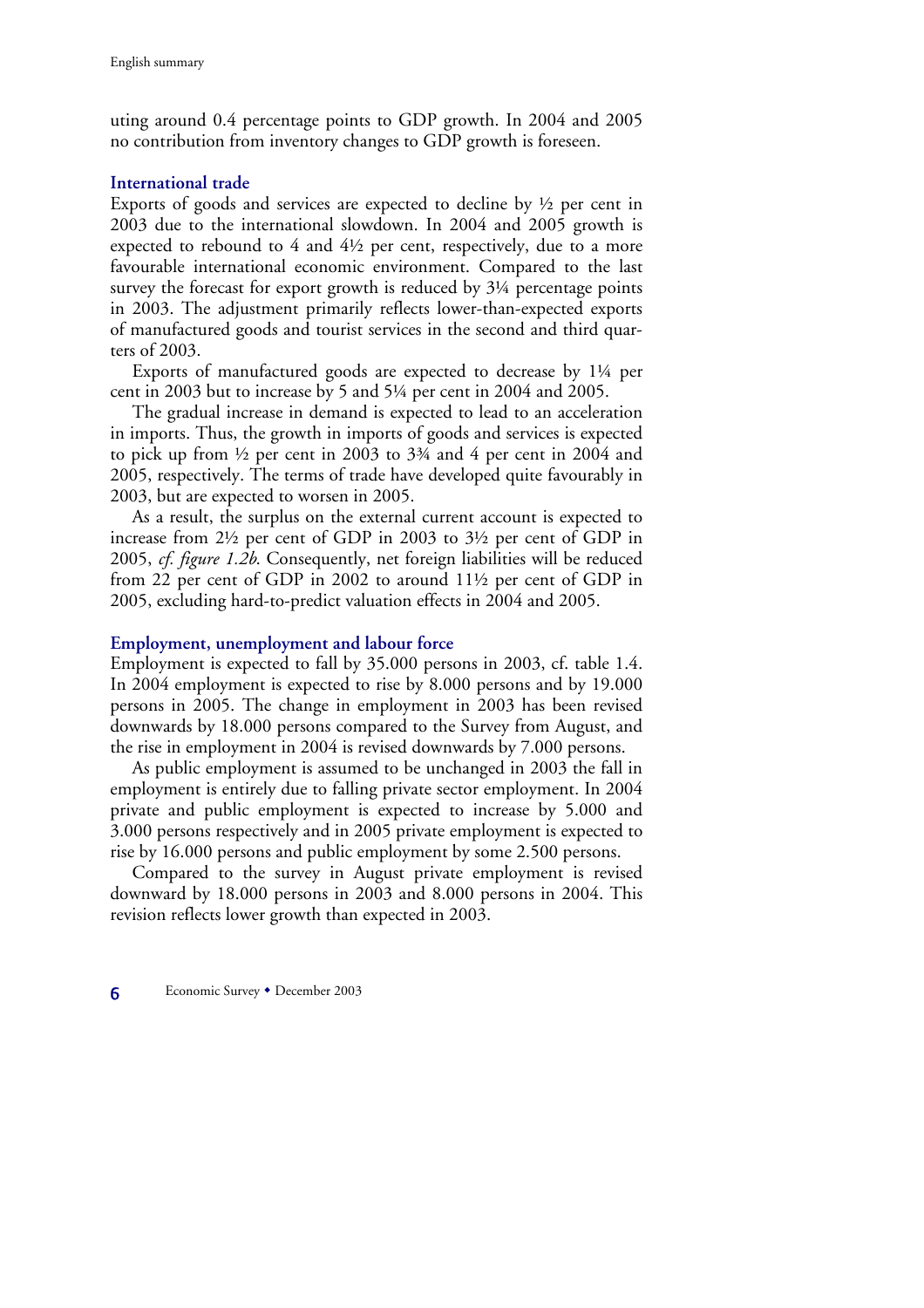The labour force is expected to fall by around 10.000 persons in 2003 and to grow by 12.000 persons in 2004. This is in total a reduction of 18.000 persons in 2003 compared to the Survey in August and a upward adjustment by 4.000 persons in 2004. This revision follows from a recorded fall in the labour participation rate among younger people in 2003 which in some respect reflects a contribution from business cycles to the change in the labour force. A rebound in the labour force is expected in 2004 and 2005 as activity picks up and the employment outlook brightens.

The prospects for employment and labour force imply an increase in unemployment from expected 170.000 persons in 2003 to 173.000 persons in 2004. Average unemployment in 2004 has been revised upward by 10.000 persons compared to the Survey in August.

As in August unemployment is expected to fall during 2004 although from a higher level at the end of 2003 than expected in August. Unemployment is expected to continue to fall in 2005 to around 160.000 persons.

This implies that the unemployment rate will increase from 5.5 per cent (standardised figures) in 2003 to 5.6 per cent in 2004 and then fall again to 5.1 per cent in 2005, *cf. figure 1.3a*.



Source: ADAM's databank, EU-Commission, and own calculations.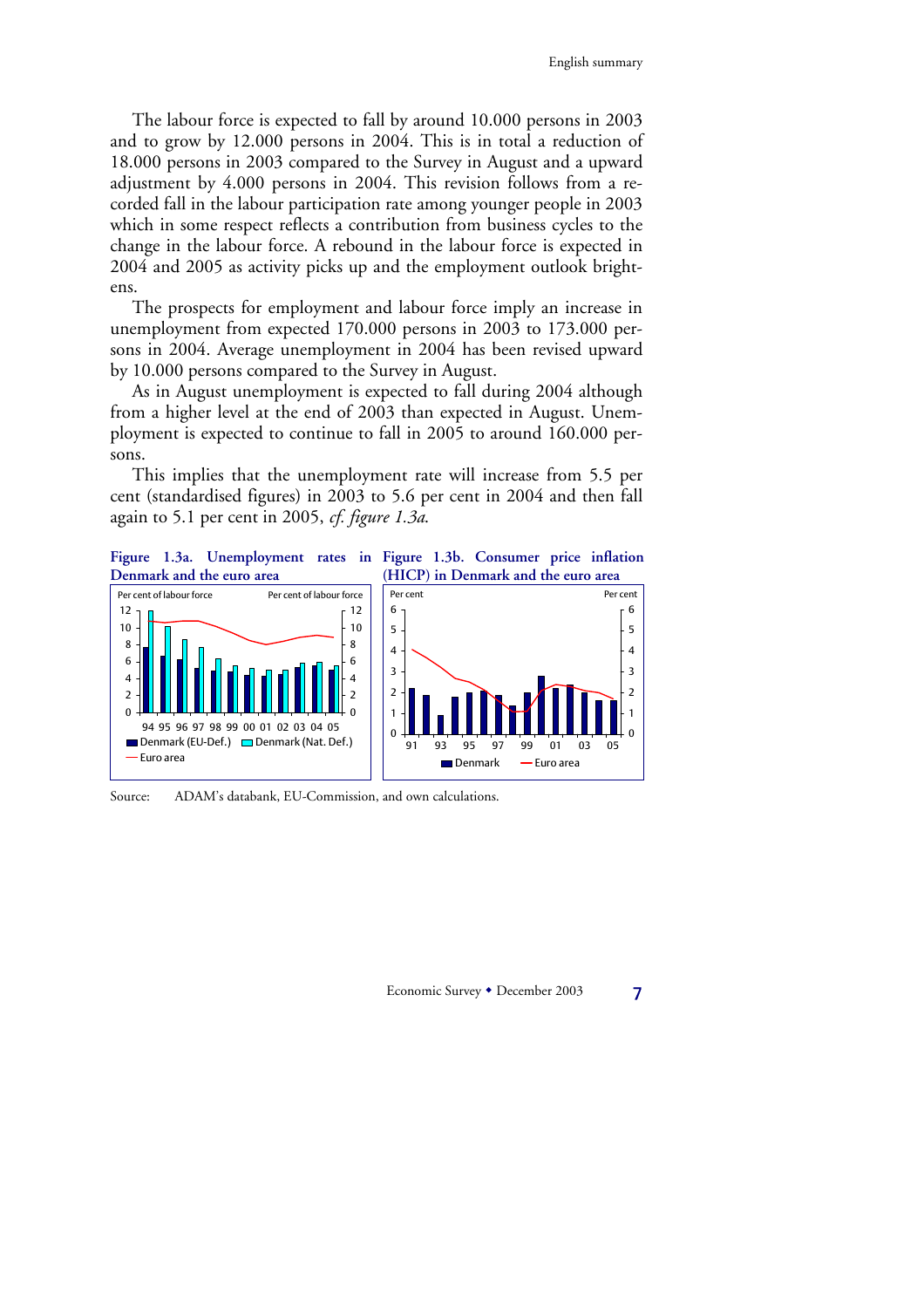# **Table 1.4. Key figures of the Danish economy**

|                                                         | 2000   | 2001   | 2002                                            | 2003   | 2004   | 2005   |
|---------------------------------------------------------|--------|--------|-------------------------------------------------|--------|--------|--------|
|                                                         |        |        | ---- Percentage changes from previous year ---- |        |        |        |
|                                                         | 2.9    | 1.4    | 2.1                                             | 0.4    | 2.1    | 2.3    |
|                                                         | 3.7    | 1.3    | 1.5                                             | 1.3    | 2.5    | 2.8    |
| Markets for Danish manufactures                         | 13.0   | 0.1    | 1.4                                             | 4.2    | 7.6    | 7.1    |
|                                                         | 2.9    | $-2.2$ | $-2.3$                                          | -4.6   | $-1.6$ | $-0.9$ |
| Export of manufactures, volume                          | 11.1   | 1.6    | 5.5                                             | $-2.0$ | 5.0    | 5.3    |
|                                                         | 3.6    | 4.2    | 4.2                                             | 3.9    | 3.7    | 3.7    |
|                                                         | 3.0    | 2.3    | 2.4                                             | 2.1    | 1.8    | 1.7    |
| Real estate prices for one-family houses                | 6.5    | 6.0    | 2.7                                             | 3.5    | 2.0    | 1.5    |
|                                                         | 6.9    | 2.5    | $-0.5$                                          | $-0.5$ | 0.0    | 0.1    |
|                                                         | 7.0    | 1.5    | 0.0                                             | $-1.8$ | 0.0    | 0.9    |
|                                                         | $-0.1$ | 1.0    | $-0.5$                                          | 1.3    | $-0.1$ | $-0.7$ |
| Productivity in private non-agricultural sector         | 3.2    | 3.2    | 1.6                                             | 2.4    | 1.9    | 1.9    |
| Real disposable income of households <sup>11</sup>      | $-0.2$ | 1.2    | 2.8                                             | 1.6    | 3.2    | 2.2    |
| Labour market:                                          |        |        |                                                 |        |        |        |
|                                                         |        | 2,895  | 2,885                                           | 2,875  | 2,886  | 2,892  |
|                                                         |        | 2,750  | 2,740                                           | 2,705  | 2,713  | 2,731  |
|                                                         |        | 1,921  | 1,900                                           | 1,865  | 1,870  | 1,886  |
|                                                         | 821    | 829    | 840                                             | 840    | 843    | 845    |
| Percentage change in total employment                   | 0.7    | 0.6    | $-0.4$                                          | $-1.3$ | 0.3    | 0.7    |
|                                                         | 150    | 145    | 145                                             | 170    | 173    | 160    |
|                                                         | 156    | 159    | 169                                             | 179    | 188    | 176    |
|                                                         | 26     | 22     | 17                                              | 5      | 3      | 3      |
| Unemployment rate (per cent)                            | 5.2    | 5.0    | 5.0                                             | 5.9    | 6.0    | 5.5    |
| Unemployment rate, EU-def. (per cent)                   | 4.4    | 4.3    | 4.5                                             | 5.5    | 5.6    | 5.1    |
| Long term bond yields, exchange rate:                   |        |        |                                                 |        |        |        |
|                                                         | 6.7    | 5.8    | 5.2                                             | 4.3    | 4.7    | 5.1    |
|                                                         | 7.4    | 6.7    | 6.3                                             | 5.5    | 5.6    | 5.9    |
| The effective krone rate (1980=100)                     | 95.6   | 96.8   | 97.8                                            | 101.3  | 101.9  | 101.9  |
| <b>Balance</b> of payments:                             |        |        |                                                 |        |        |        |
|                                                         | 76.6   | 85.7   | 81.0                                            | 94.3   | 101.0  | 107.0  |
|                                                         | 19.9   | 40.5   | 27.6                                            | 37.0   | 44.0   | 51.0   |
| Current account in per cent of GDP                      | 1.6    | 3.1    | 2.0                                             | 2.6    | 3.0    | 3.4    |
| Net foreign debt, ult. (bill. Dkr.)  189.0              |        | 238.0  | 301.0                                           | 272.0  | 228.1  | 177.0  |
| Net foreign debt in per cent of GDP                     | 14.8   | 18.0   | 22.0                                            | 19.5   | 15.7   | 11.6   |
| Public finances:                                        |        |        |                                                 |        |        |        |
| Government net lending (bill. Dkr.) <sup>2</sup>        | 31.7   | 37.9   | 20.6                                            | 18.5   | 20.7   | 21.5   |
| Government net lending in per cent of GDP <sup>2)</sup> | 2.5    | 2.9    | 1.6                                             | 1.3    | 1.4    | 1.4    |
| General government gross debt, ult. (bill. Dkr.)  606.3 |        | 601.4  | 621.6                                           | 597.1  | 590.0  | 582.1  |
| General government gross debt ult. in per cent of       |        |        |                                                 |        |        |        |
|                                                         | 47.3   | 45.4   | 45.5                                            | 42.8   | 40.6   | 38.3   |
| Tax burden (per cent of GDP) <sup>2)</sup><br>          | 49.5   | 49.9   | 48.7                                            | 49.1   | 48.6   | 48.0   |
|                                                         | 53.8   | 54.2   | 54.4                                            | 54.6   | 54.0   | 53.1   |

1) Adjusted for special factors concerning pension funds.

2) For the years 1999-2001 government net lending and the tax burden include the net savings respectively gross savings in the Special Pension fund (app. ½ per cent of GDP). Source: Statistics Denmark and own calculations.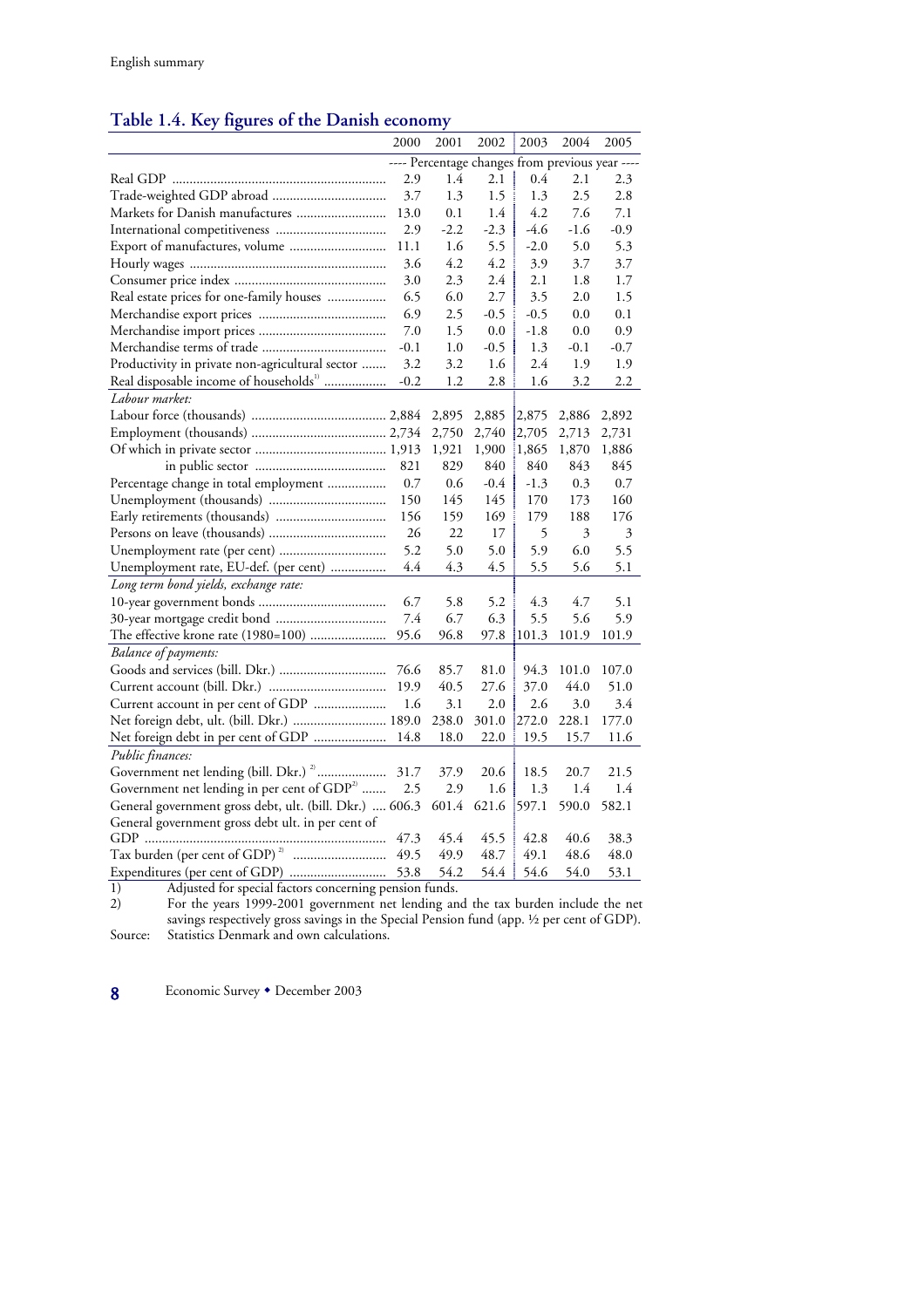#### **Wage- and price inflation**

Hourly wages in the private sector are expected to grow by 3.9 per cent in 2003 and 3.7 per cent in 2004 and 2005. Compared to the survey in August the estimates are unchanged. Despite the expected slight decline in wage growth, hourly compensation of employees in Denmark increases faster than the average of the other EU-countries. In recent years, this has more or less been offset by higher productivity growth in Denmark.

Consumer price inflation is estimated at 2.1 per cent in 2003, *cf. figure 1.3b*. In 2004 and 2005 the inflation rate falls to 1.8 per cent and 1.7 per cent respectively. The inflation forecasts in 2003 and 2004 are slightly lower than in the August *Survey* due to a weaker dollar and lower import prices.

The tax freeze contributes to a slightly lower inflation rate in the forecast period due to the freeze of indirect taxes set in nominal terms. The fall in excise taxes on soft drinks, cigarettes and alcohol will furthermore reduce the inflation rate by 0.15 percentage points in 2004.

The inflation outlook indicates that the Danish inflation rate continues to stay around the European Central Bank's medium term inflation target of below but close to 2 per cent. Danish medium-term inflation is tied to the euro area's inflation objective through the fixed exchange rate against the euro.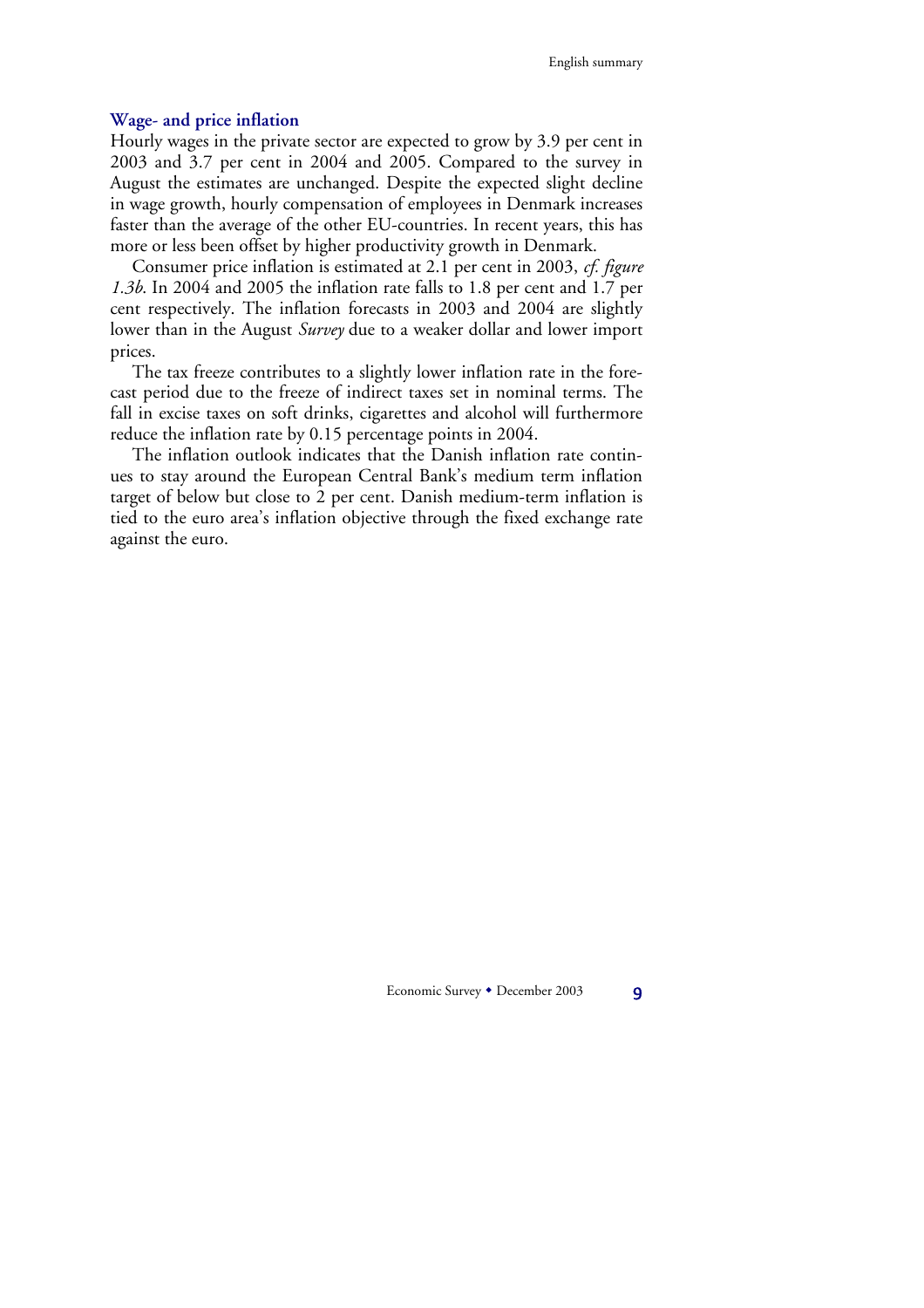|                                                   |                                  | 2003                                                   |                         | 2004           |                |  |  |
|---------------------------------------------------|----------------------------------|--------------------------------------------------------|-------------------------|----------------|----------------|--|--|
|                                                   | Aug.                             | Dec.                                                   | Aug.                    | Dec.           | 2005<br>Dec.   |  |  |
|                                                   |                                  | --Percentage changes from previous year --             |                         |                |                |  |  |
|                                                   | 1.3                              | 1.2                                                    | 3.0                     | 3.0            | 2.5            |  |  |
| Total government demand                           | $-0.3$                           | $-0.1$                                                 | $0.8\,$                 | 0.9            | 0.6            |  |  |
| of which government consumption                   | $-0.2$                           | 0.1                                                    | 0.7                     | 0.7            | 0.5            |  |  |
| of which government investment                    | $-2.9$                           | $-2.9$                                                 | 2.0                     | 3.2            | 2.0            |  |  |
| Residential construction                          | 5.0                              | 8.5                                                    | 2.0                     | 2.5            | $-0.5$         |  |  |
| Fixed business investment                         | 0.6                              | $-3.1$                                                 | 3.6                     | 1.0            | 3.1            |  |  |
| Domestic demand exc. stock building               | 0.9                              | 0.4                                                    | 2.5                     | 2.0            | 2.0            |  |  |
| Changes in stock building "                       | 0.3                              | 0.4                                                    | 0.1                     | 0.0            | 0.0            |  |  |
| Total domestic demand                             | 1.2                              | 0.8                                                    | 2.5                     | 2.0            | 2.0            |  |  |
| Exports of goods and services                     | 2.9                              | $-0.4$                                                 | 4.5                     | 3.9            | 4.6            |  |  |
|                                                   | 3.7                              | $-2.0$                                                 | 5.5                     | 5.0            | 5.3            |  |  |
|                                                   | 1.8                              | $0.4\,$                                                | 3.2                     | 2.6            | 2.8            |  |  |
| Imports of goods and services                     | 2.8                              | 0.6                                                    | 5.4                     | 3.8            | 4.1            |  |  |
|                                                   | 4.1                              | 2.9                                                    | 5.6                     | 4.3            | 4.1            |  |  |
|                                                   | 1.4                              | 0.4                                                    | 2.3                     | 2.1            | 2.3            |  |  |
|                                                   | 1.4                              | 0.6                                                    | 2.2                     | 1.9            | 2.4            |  |  |
| Of which in non-agricultural sector <sup>33</sup> | 1.5                              | 0.5                                                    | 2.4                     | 2.0            | 2.7            |  |  |
|                                                   | Changes in thousand persons ---- |                                                        |                         |                |                |  |  |
|                                                   | 8                                | $-10$                                                  | 8                       | 12             | 6              |  |  |
|                                                   | $-17$                            | $-35$                                                  | 15                      | 8              | 18             |  |  |
| of which in the private sector                    | $-17$                            | $-35$                                                  | 12                      | 5              | 16             |  |  |
| of which in the public sector                     | $\boldsymbol{0}$                 | $\boldsymbol{0}$                                       | $\overline{\mathbf{3}}$ | 3              | $\mathfrak{Z}$ |  |  |
|                                                   | 25                               | 25                                                     | $-7$                    | $\overline{4}$ | $-13$          |  |  |
|                                                   |                                  | --------- Percentage changes from previous year ------ |                         |                |                |  |  |
| Merchandise export prices                         | 0.1                              | $-0.5$                                                 | 0.3                     | 0.0            | 0.1            |  |  |
| Merchandise import prices                         | $-0.3$                           | $-1.8$                                                 | 0.4                     | 0.0            | 0.9            |  |  |
| Merchandise terms of trade                        | 0.4                              | 1.3                                                    | $-0.1$                  | $-0.1$         | $-0.7$         |  |  |
| Real estate prices for one-family houses          | 3.5                              | 3.5                                                    | 1.5                     | 2.0            | 1.5            |  |  |
|                                                   | 2.3                              | 2.1                                                    | 1.9                     | 1.8            | 1.7            |  |  |
|                                                   | 3.9                              | 3.9                                                    | 3.7                     | 3.7            | 3.7            |  |  |
| Real disposable income, private sector            | 2.0                              | 0.2                                                    | 1.8                     | 2.8            | 3.5            |  |  |
| Real disposable income, households                | 2.3                              | 1.6                                                    | 2.6                     | 3.2            | 2.2            |  |  |
| Productivity in non-agricultural sector           | 2.5                              | 2.4                                                    | 1.7                     | 1.9            | 1.9            |  |  |
|                                                   |                                  |                                                        | Per cent -              |                |                |  |  |
| Savings ratio in the private sector               | 29.4                             | 27.7                                                   | 29.1                    | 27.6           | 28.3           |  |  |
| 10-year government bond                           | 4.2                              | 4.3                                                    | 4.8                     | 4.7            | 5.1            |  |  |
| 30-yeat government bond                           | 5.3                              | 5.5                                                    | 5.7                     | 5.6            | 5.9            |  |  |

# **Table 1.5. A comparison between the present and the previous forecast**

1)The volumes indicate volume changes in stock building in per cent of volume GDP in the preceding year.

2) Excluding production of oil and gas and maritime.

Source: Statistics Denmark and own calculations.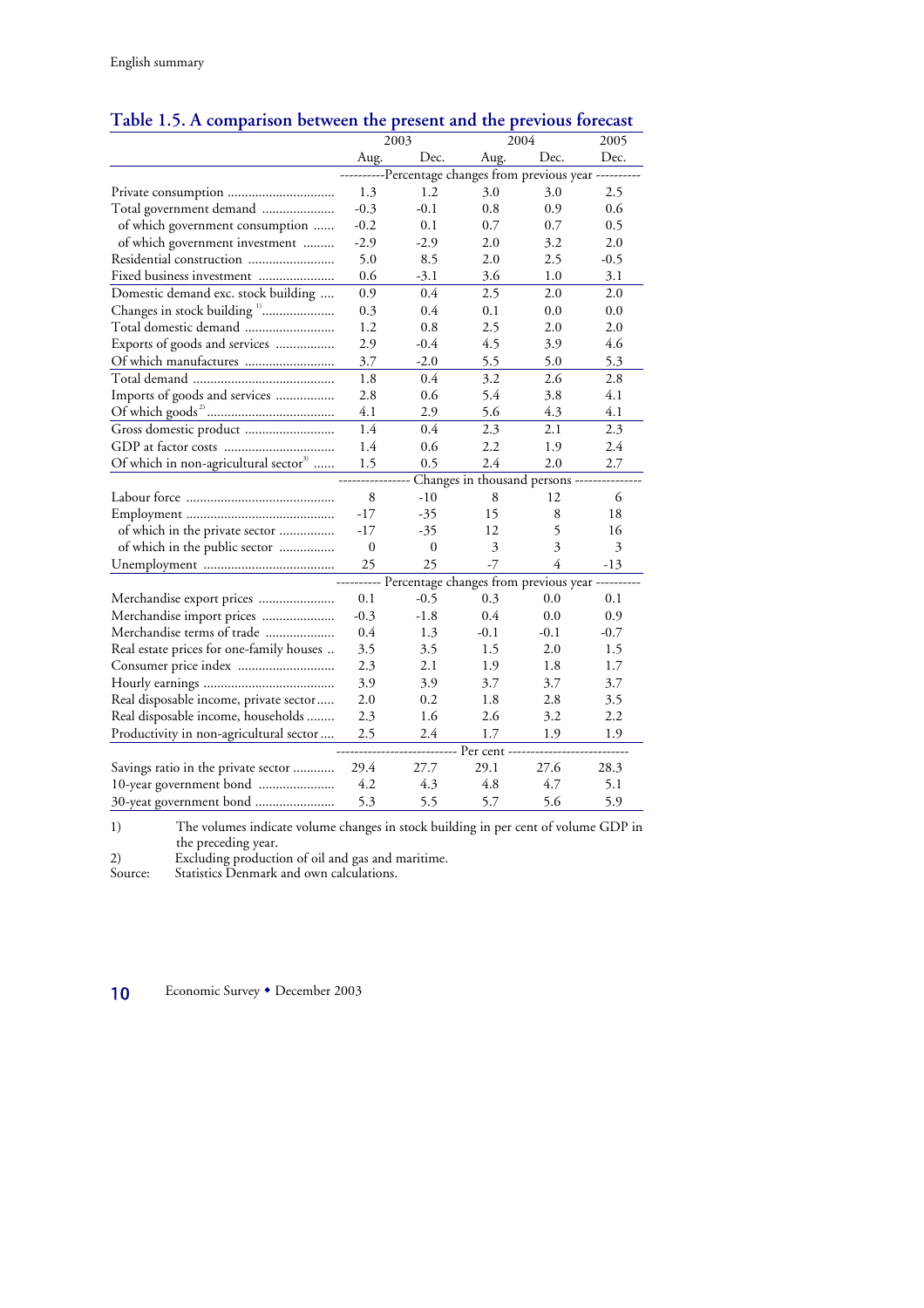|                                          | 2003                                                       |        | 2004    |        | 2005   |  |
|------------------------------------------|------------------------------------------------------------|--------|---------|--------|--------|--|
|                                          | Aug.                                                       | Dec.   | Aug.    | Dec.   | Dec.   |  |
|                                          | --------- Percentage changes from previous year ---------- |        |         |        |        |  |
| Merchandise export prices                | 0.1                                                        | $-0.5$ | 0.3     | 0.0    | 0.1    |  |
|                                          | $-0.3$                                                     | $-1.8$ | $0.4\,$ | 0.0    | 0.9    |  |
| Merchandise terms of trade               | 0.4                                                        | 1.3    | $-0.1$  | $-0.1$ | $-0.7$ |  |
| Real estate prices for one-family houses | 3.5                                                        | 3.5    | 1.5     | 2.0    | 1.5    |  |
|                                          | 2.3                                                        | 2.1    | 1.9     | 1.8    | 1.7    |  |
|                                          | 3.9                                                        | 3.9    | 3.7     | 3.7    | 3.7    |  |
| Real disposable income, private sector   | 2.0                                                        | 0.2    | 1.8     | 2.8    | 3.5    |  |
| Real disposable income of households     | 2.3                                                        | 1.6    | 2.6     | 3.2    | 2.2    |  |
| Productivity in non-agricultural sector  | 2.5                                                        | 2.4    | 1.7     | 1.9    | 1.9    |  |
|                                          | Per cent -----------                                       |        |         |        |        |  |
| Savings ratio in the private sector      | 29.4                                                       | 27.7   | 29.1    | 27.6   | 28.3   |  |
|                                          | 4.2                                                        | 4.3    | 4.8     | 4.7    | 5.1    |  |
| 30-yeat government bond                  | 5.3                                                        | 5.5    | 5.7     | 5.6    | 5.9    |  |
|                                          |                                                            |        |         |        |        |  |
|                                          | 43.5                                                       | 37.0   | 46.0    | 44.0   | 51.0   |  |
|                                          | 16.6                                                       | 18.5   | 18.7    | 20.7   | 21.5   |  |
| Unemployment (thousands)                 | 170                                                        | 170    | 163     | 173    | 160    |  |
|                                          | Per cent ----------------                                  |        |         |        |        |  |
| GDP growth in OECD countries             | 1.5                                                        | 1.3    | 2.5     | 2.5    | 2.8    |  |
| International market growth              | 4.0                                                        | 4.2    | 7.5     | 7.6    | 7.1    |  |
| Dollar exchange rate (Dkr. Per US\$)     | 6.6                                                        | 6.6    | 6.6     | 6.3    | 6.3    |  |
| Price of oil (Us-dollar per barrel)      | 27.5                                                       | 28.5   | 25.0    | 26.5   | 25.0   |  |
|                                          | 182.3                                                      | 188.4  | 164.5   | 167.2  | 157.8  |  |

## **Table 1.5. A comparison between the present and the previous forecast (continued)**

Source: Statistics Denmark and own calculations.

### 2. The fiscal stance and government finances

The general government surplus is estimated to decline from 1.6 per cent of GDP in 2002 to 1.3 per cent of GDP in 2003 due to adverse cyclical factors. With the expected strengthening of activity, the surplus is expected to edge up to 1.4 per cent of GDP in 2004, despite the scheduled first phase of income tax reductions. The surplus is projected to remain unchanged at 1.4 per cent of GDP in 2005, c*f. table 1.4 and figure 2.1a*.

The surplus estimates for 2003-04 have been revised slightly upwards since the August survey (by 0.1 percent of GDP in each year), despite lower activity and employment estimates. The improvement owes notably to higher projected revenues from the tax on pension fund investment returns in line with more buoyant equity markets, and to higher corporate tax revenues, notably from oil and gas extraction activities in the Danish North Sea.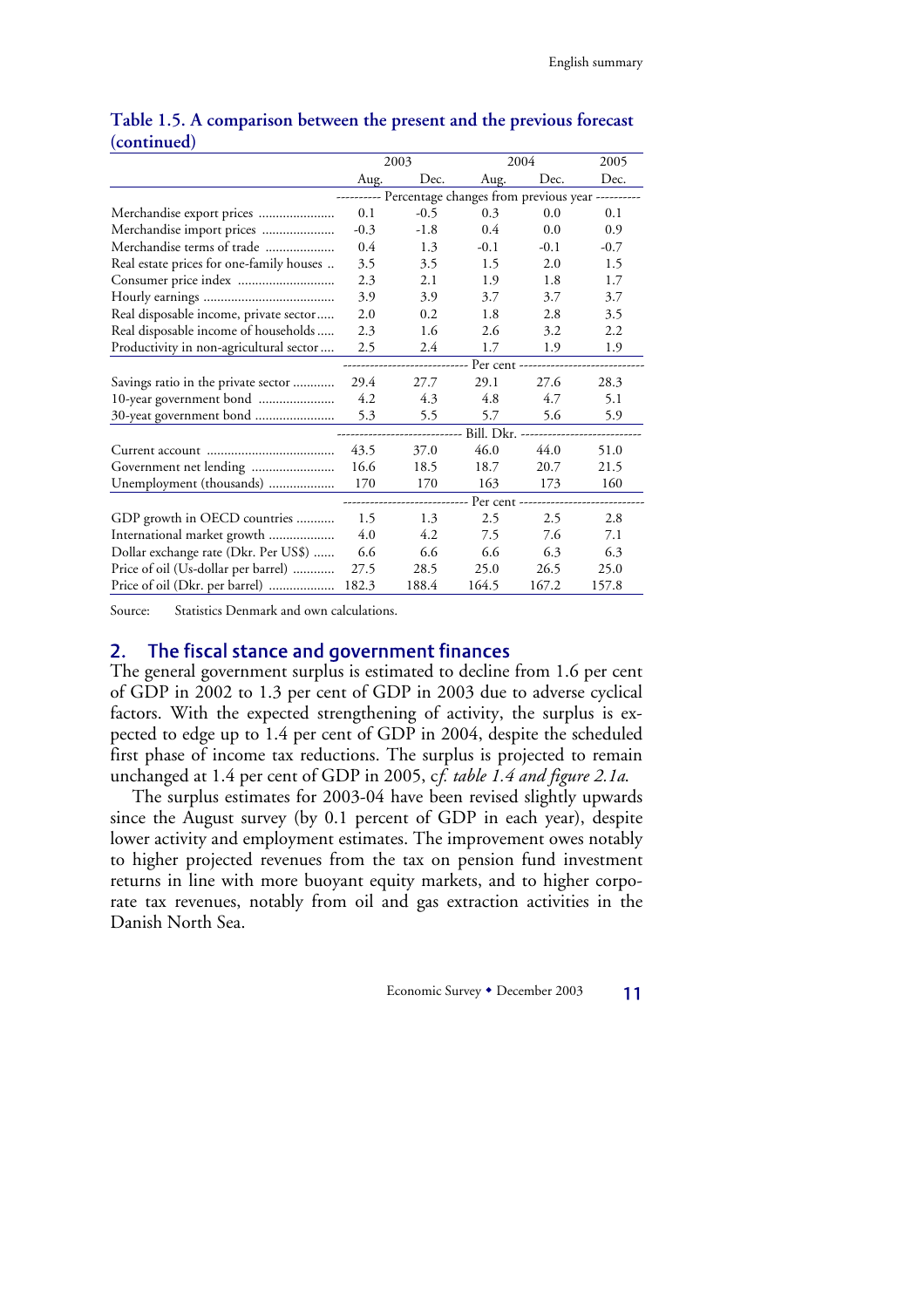General government gross debt (EMU definition) is projected to decline from 45.5 per cent of GDP at end-2002 to 38.3 per cent of GDP by end-2005, *cf. figure 2.1b*.



Source: Statistics Denmark, EU-Commission, and own calculations.

The structural surplus is estimated at 2.1 per cent of GDP in 2003, up from 1.6 per cent of GDP in 2002. The structural improvement mainly reflects lower net interest expenditures and, to a lesser extent, discretionary fiscal policy, *cf. figure 2.2*, notably the assumption of near-zero real public consumption growth.

The structural surplus is set to edge down to 1.8 per cent of GDP in 2004 and 1.6 per cent of GDP in 2005. The decline mainly reflects income tax reductions, which more than off-set the positive effects from declining net interest payments and low growth in real public consump- $\text{tion}^2$ .

The fiscal effect, which measures the first year impact on GDP from discretionary fiscal policy, is estimated at 0.4 per cent in 2004, *cf. table 2.1*. The positive demand effects stem notably from the 2004 income tax reductions, lower indirect taxes (on spirits, cigarettes, soft drinks etc.) and the effects of the tax freeze, which for given nominal tax rates in Danish kroner terms implies lower specific excise duties and property value taxes in real terms. At the same time, lower interest rates are expected to boost GDP-growth by 0.7 percentage points in 2004 and by 0.4 percentage

 $2^2$  The decline in the structural surplus in 2005 also owes to technical factors, including the composition of demand. In 2005, the slow growth of private consumption relative to GDP implies comparatively low revenue growth from indirect taxes. The structural balance calculation does not take into account such compositional effects.



 $\overline{a}$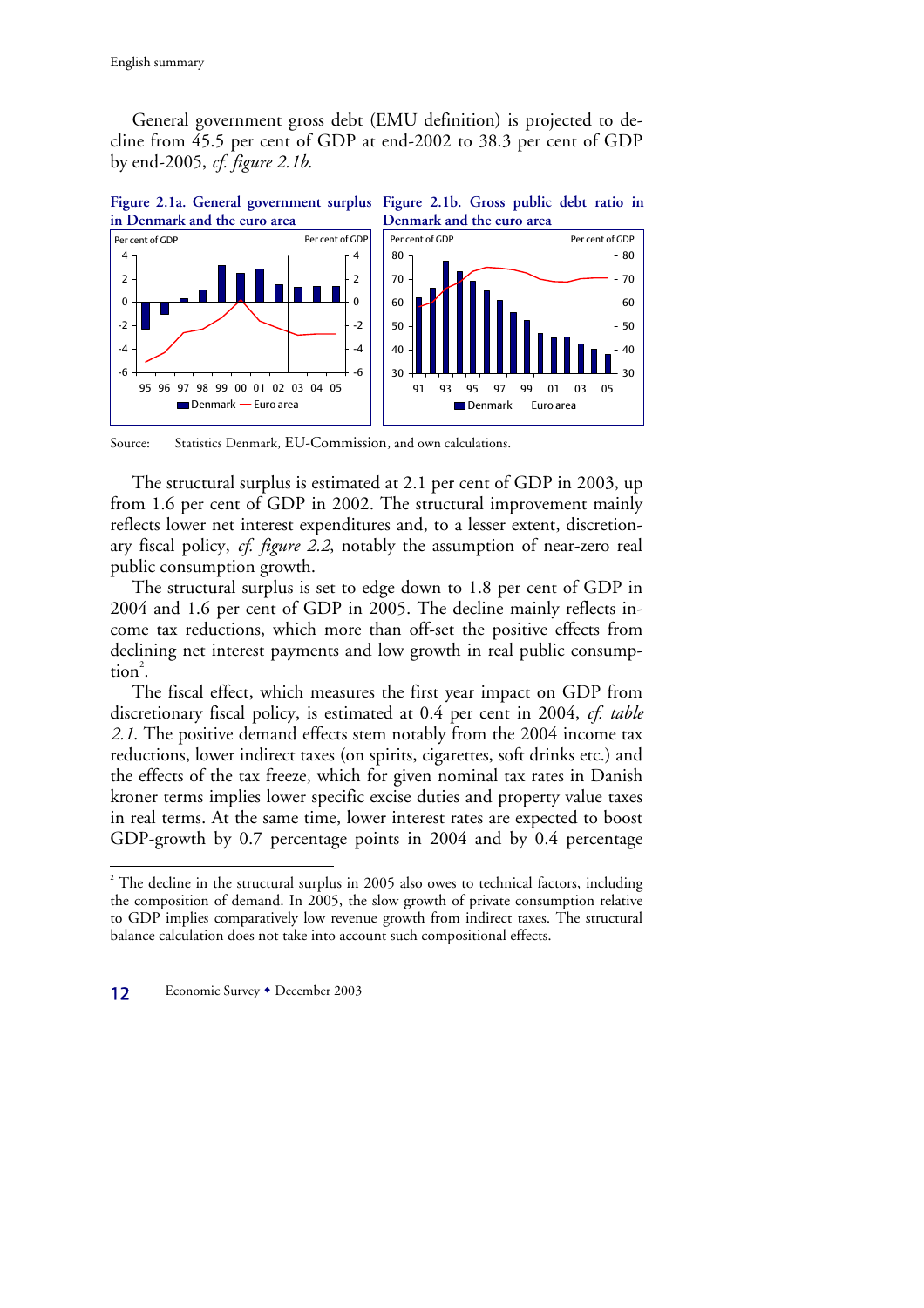points in 2005<sup>3</sup>. Hence, the combined effects of fiscal policy and past interest rate reductions contribute significantly to boost demand and activity growth in 2004.

| 1999                                                                       | 2000   |        | 2002   | 2003                     | 2004                                                                                                                                                       |  |  |  |
|----------------------------------------------------------------------------|--------|--------|--------|--------------------------|------------------------------------------------------------------------------------------------------------------------------------------------------------|--|--|--|
| --------------------------------    Per cent ----------------------------- |        |        |        |                          |                                                                                                                                                            |  |  |  |
| 0.2                                                                        | $-0.1$ |        |        | $-0.1$                   | 0.4                                                                                                                                                        |  |  |  |
|                                                                            |        |        |        |                          |                                                                                                                                                            |  |  |  |
|                                                                            |        |        |        |                          |                                                                                                                                                            |  |  |  |
| fect of economic policy -1.1                                               | $-1.1$ | $-0.2$ | $-0.1$ | $-0.3$                   | 0.2                                                                                                                                                        |  |  |  |
| Effects of interest rates 1.1                                              | 0.8    | $-0.1$ | 0.3    | 0.5                      | 1.0                                                                                                                                                        |  |  |  |
|                                                                            |        |        |        | 2001<br>$0.5 \qquad 0.3$ | <b>Table 2.1. ACTIVITY EFFECT OF HISCAL POLICY AREa STELCHERE SAVING EFFECTS</b><br>-------------------------- Percentage points ------------------------- |  |  |  |

| Table 2.1. Activity effect of fiscal policy and structural saving effects |  |  |  |  |
|---------------------------------------------------------------------------|--|--|--|--|
|                                                                           |  |  |  |  |

Source: Statistics Denmark and own calculations.

The estimated level of the output gap is expected to be around –1 per cent of GDP in 2003, *cf. figure 2.2a*. The annual wage increases are higher than abroad even though the spread is expected to narrow, cf*. figure 2.2b*. Given the estimated output gap in 2003, the positive fiscal policy impact appears appropriate in relation to the cyclical position. Since the output gap is projected to narrow and broadly close by 2005, business cycle considerations do not justify a more expansionary fiscal stance in 2004.



Source: Statistics Denmark, EU-Commission, and own calculations.

 $\overline{a}$ 

<sup>&</sup>lt;sup>3</sup> With the assumed increase in interest rates underlying the forecasts, the contribution of interest rate changes to GDP growth in 2005 is reduced to 0.1 per cent of GDP.